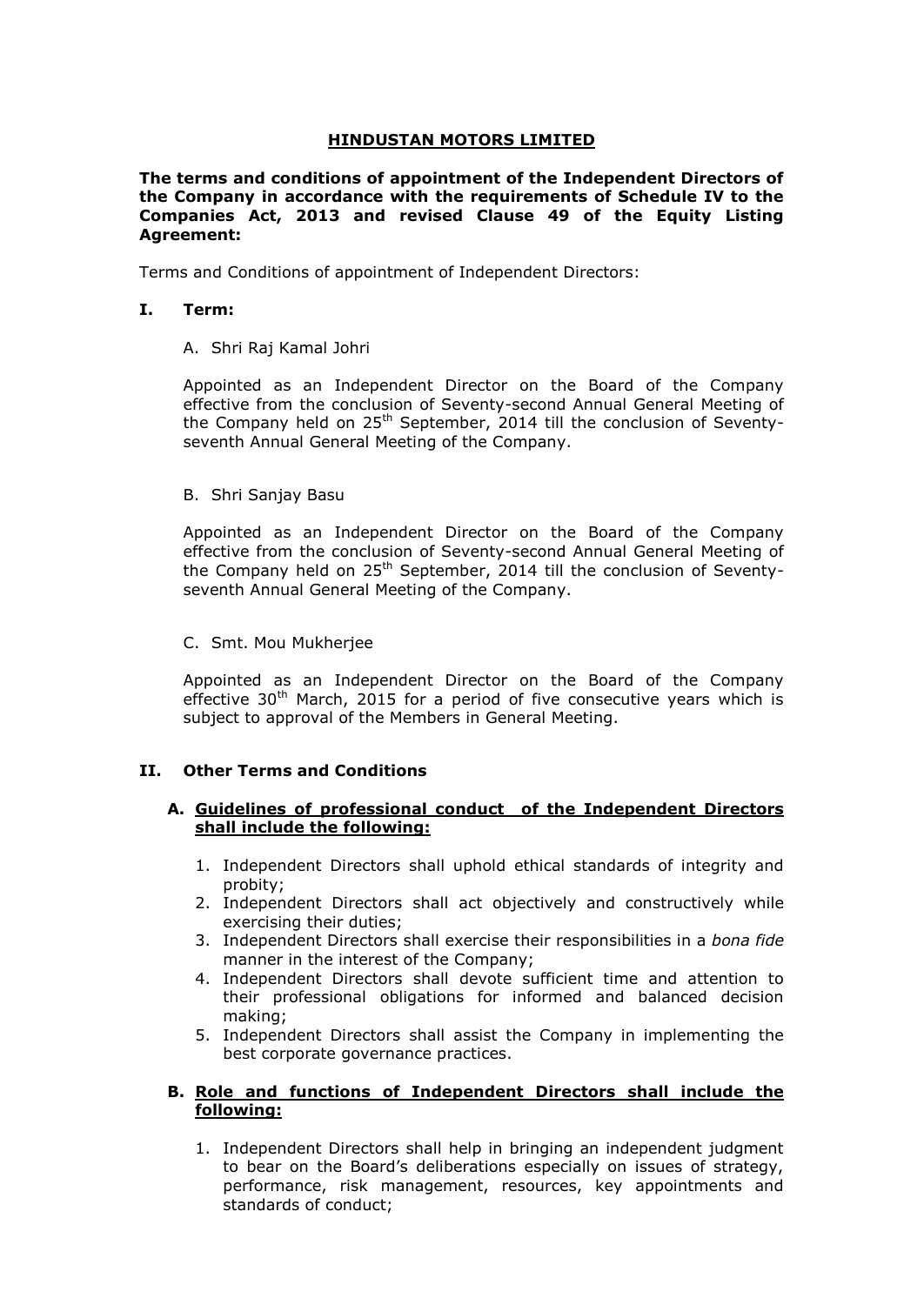- 2. Independent Directors shall bring an objective view in the evaluation of the performance of board and management;
- 3. Independent Directors shall scrutinize the performance of management in meeting agreed goals and objectives and monitor the reporting of performance;
- 4. Independent Directors shall satisfy themselves on the integrity of financial information and that financial controls and the systems of risk management are robust and defensible;
- 5. Independent Directors shall safeguard the interests of all stakeholders, particularly the minority shareholders;
- 6. Independent Directors shall balance the conflicting interest of the stakeholders;
- 7. Independent Directors shall determine appropriate levels remuneration of executive directors, key managerial personnel and senior management and have a prime role in appointing and where necessary recommend removal of executive directors, key managerial personnel and senior management;
- 8. Independent Directors shall moderate and arbitrate in the interest of the Company as a whole, in situations of conflict between management and shareholders' interest.

# **C. Fiduciary duties and accompanying liabilities of Independent Directors shall include the following:**

- 1. Independent Directors shall act in accordance with the [Articles](javascript:openwindow() of Association of the Company.
- 2. Independent Directors shall act in good faith in order to promote the objects of the Company for the benefit of its members as a whole, and in the best interests of the Company, its employees, the shareholders particularly the minority shareholders, the community and for the protection of environment.
- 3. Independent Directors shall exercise their duties with due and reasonable care, skill and diligence.
- 4. Independent Directors must act in the way they consider, in good faith, that would be most likely to promote the success of the Company for the benefit of its members as a whole, and in doing so they should regard (amongst other matters) to
	- a. the likely consequences of any decision in the long term;
	- b. the interests of the Company's employees;
	- c. the need to foster the Company's business relationships with suppliers, customers and others;
	- d. the impact of the Company's operations on the community and the environment;
	- e. the desirability of the Company maintaining a reputation for high standards of business conduct; and
	- f. the need to act fairly as between members of the Company.
- 5. Such other duties as may be specified by the Companies Act, 2013 read with the rules framed thereunder and Listing Agreement, as amended from time to time.
- 6. Independent Directors shall comply with fiduciary duties and shall be subject to accompanying liabilities that come with their appointment as Independent Directors of the Company.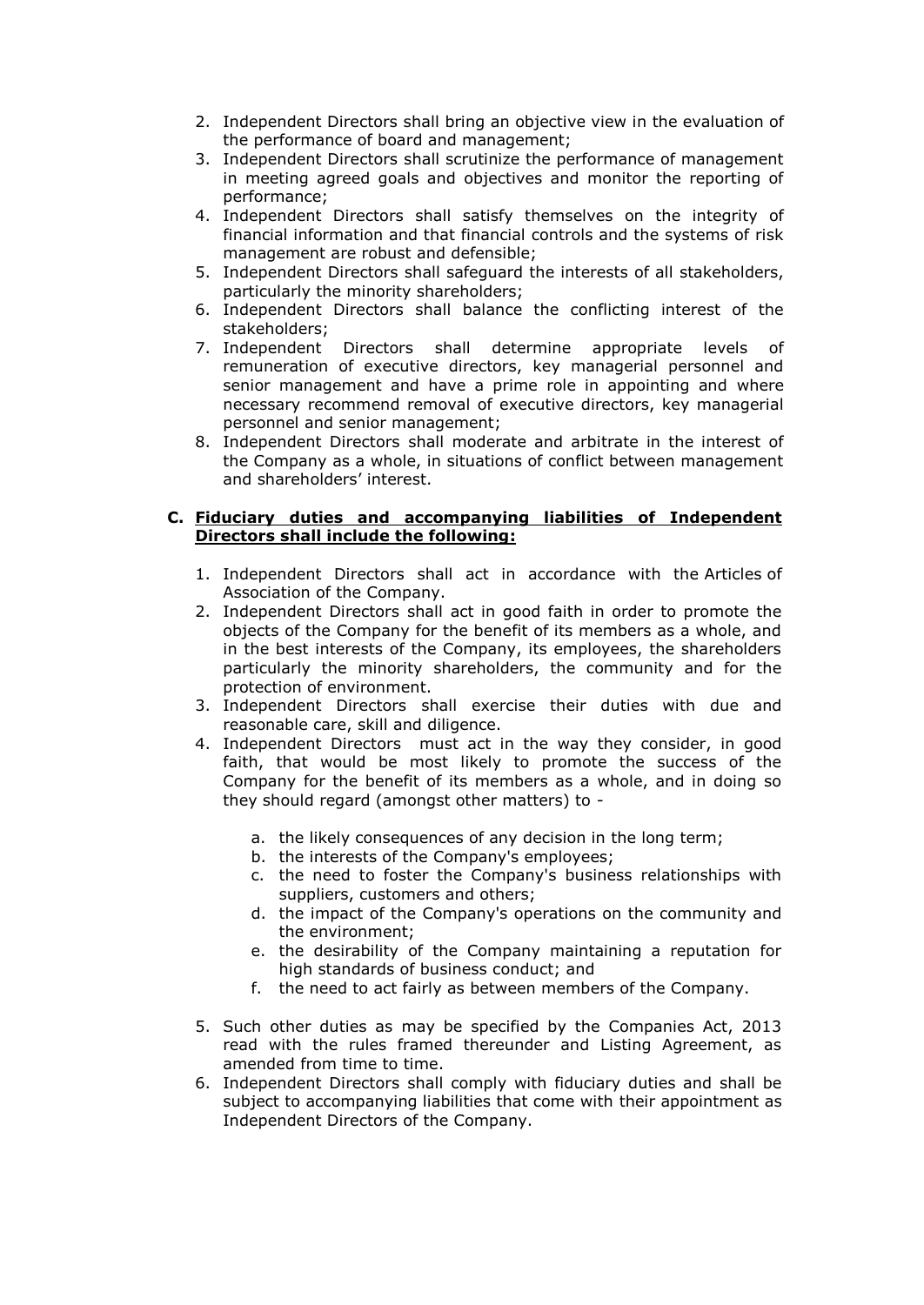# **D. Duties of Independent Directors as per Schedule IV of Companies Act, 2013:**

- 1. Independent Directors shall undertake appropriate induction and regularly update and refresh their skills, knowledge and familiarity with the Company;
- 2. Independent Directors shall seek appropriate clarification or amplification of information and, where necessary, take and follow appropriate professional advice and opinion of outside experts at the expense of the Company;
- 3. Independent Directors shall strive to attend all meetings of the Board of Directors and of the Board committees of which they are members;
- 4. Independent Directors shall participate constructively and actively in the committees of the Board in which they are chairpersons or members;
- 5. Independent Directors shall strive to attend the general meetings of the Company;
- 6. Independent Directors shall where they have concerns about the running of the Company or a proposed action, ensure that these are addressed by the Board and, to the extent that they are not resolved, insist that their concerns are recorded in the minutes of the Board meeting;
- 7. Independent Directors shall keep themselves well informed about the Company and the external environment in which they operate;
- 8. Independent Directors shall not unfairly obstruct the functioning of an otherwise proper Board or committee of the Board;
- 9. Independent Directors shall pay sufficient attention and ensure that adequate deliberations are held before approving related party transactions and assure themselves that the same are in the interest of the Company;
- 10. Independent Directors shall ascertain and ensure that the Company has an adequate and functional vigil mechanism and to ensure that the interests of a person who uses such mechanism are not prejudicially affected on account of such use;
- 11. Independent Directors shall report concerns about unethical behaviour, actual or suspected fraud or violation of the Company's code of conduct or ethics policy;
- 12. Independent Directors shall act within their authority, assist in protecting the legitimate interests of the Company, shareholders and its employees;
- 13. Independent Directors shall not disclose confidential information, including commercial secrets, technologies, advertising and sales promotion plans, unpublished price sensitive information, unless such disclosure is expressly approved by the Board or required by law.

# **E. Directors and Officers Insurance:**

- 1. The Company provides all its directors with, and pays the premium for, Directors and Officers Liability insurance cover, while acting in their capacities as directors. The present amount of the cover is Rupees Ten Crores.
- 2. Independent Directors may obtain a copy of the relevant policy from the company secretary and satisfy themselves as to the suitability and extent of the cover.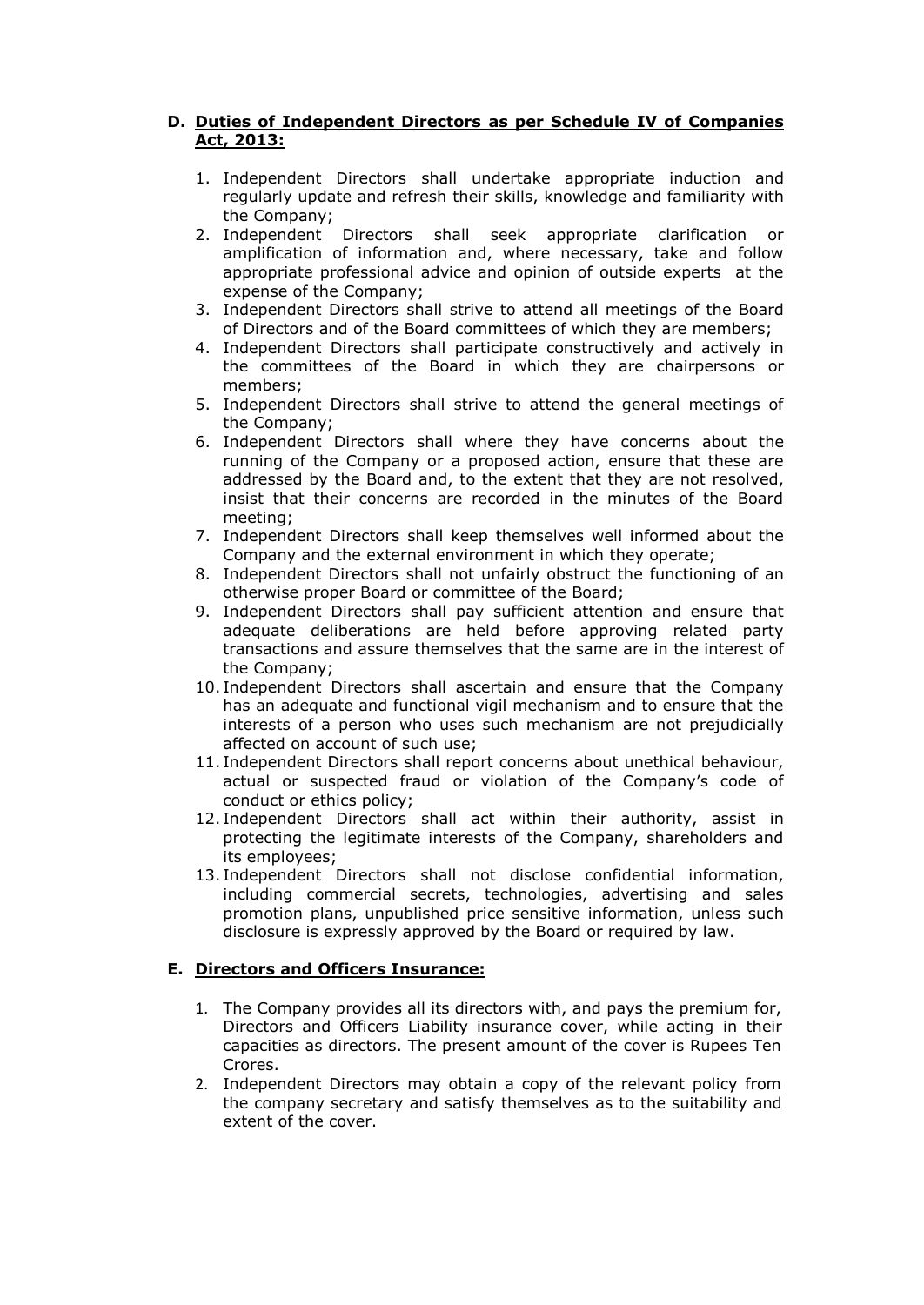# **F. Code :**

The Company has formulated a "Code of Business Conduct and Ethics for Directors and Senior Management, as amended by the Board from time to time which is required to be observed by all the directors and senior management.

The Company has also formulated a "Hindustan Motors Limited Code of Conduct for Prohibition of Insider Trading", as amended by the Board from time to time which is required to be observed by all the directors and designated employees, and their relatives.

Independent Directors are required to abide by the provisions of "Code for Independent Directors" specified in schedule IV of Companies Act, 2013, as amended from time to time.

#### **G. List of actions that Independent Directors should not do while functioning:**

- 1. Independent Directors shall not involve in a situation in which they may have a direct or indirect interest that conflicts, or possibly may conflict, with the interest of the Company in terms of provisions of the Companies Act, 2013 read with rules framed there under, Listing Agreement and other applicable laws, as amended from time to time.
- 2. Independent Directors shall not achieve or attempt to achieve any undue gain or advantage either to them or to their relatives, partners, or associates and if they are found guilty of making undue gain, they shall be liable to pay an amount equal to that gain to the Company.
- 3. Unless specifically authorized to do so by the Board, they must not enter into any legal or other commitment or contract on behalf of the Company.
- 4. Independent Directors will not allow any extraneous considerations that will vitiate their exercise of objective independent judgment in the paramount interest of the Company as a whole, while concurring in or dissenting from the collective judgment of the Board in its decision making;
- 5. Independent Directors will not abuse their position to the detriment of the Company or its shareholders or for the purpose of gaining direct or indirect personal advantage or advantage for any associated person;
- 6. Independent Directors will refrain from any action that would lead to loss of their independence as per Companies Act, 2013 and listing agreement; where circumstances arise which result in loss of independence, inform the Board immediately;
- 7. Independent Directors must not be disqualified as per the provisions mentioned under section 164(1) of the Companies Act, 2013.

# **H. Sitting Fees:**

- 1. Independent Directors are eligible for sitting fees for attending meetings of the Board or committee thereof as decided by the Board from time to time.
- 2. The Company will reimburse to Independent Directors for all expenses, as may be incurred by them for participation in the Board and other meetings, such as accommodation, travelling expenses etc.
- 3. All fees payable shall be subject to income tax and other statutory deductions.